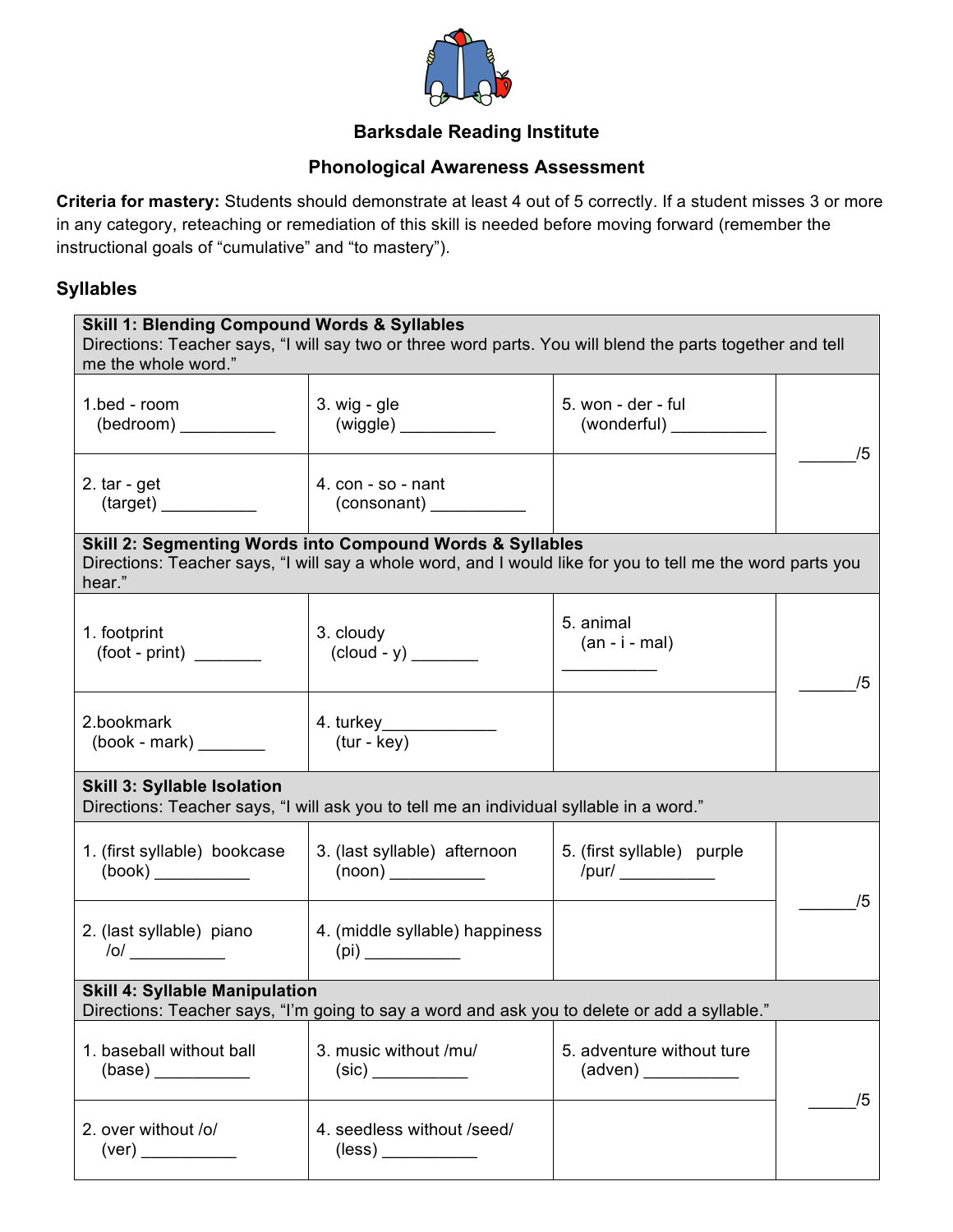### **Onset and Rime**

| <b>Skill 5: Blending Onset &amp; Rime</b><br>Directions: "I'm going to say two parts of a word. I want you to put the parts together and tell me the<br>whole word." |                                                                                         |                                      |    |
|----------------------------------------------------------------------------------------------------------------------------------------------------------------------|-----------------------------------------------------------------------------------------|--------------------------------------|----|
| $1. I-ip$<br>$\left(\mathsf{lip}\right)$                                                                                                                             | $3.$ sh-op<br>$(\mathsf{shop})$                                                         | 5. str-eet<br>$\text{(street)} \_\_$ | /5 |
| 2. d-ime<br>(dime)                                                                                                                                                   | 4. pl-ace<br>(place)                                                                    |                                      |    |
| <b>Skill 6: Segmenting Onset &amp; Rime</b>                                                                                                                          | Directions: "I'm going to say a word, and I want you to break the word into two parts." |                                      |    |
| $1.$ red<br>r-ed $\_\_$                                                                                                                                              | 3. chick                                                                                | 5. spring<br>spr-ing ____________    | /5 |
| 2. had<br>$h$ -ad $\qquad$                                                                                                                                           | 4. black<br>bl-ack                                                                      |                                      |    |
| <b>Skill 7: Rhyming Recognition:</b><br>Directions: "I'm going to say three words. Tell me which word doesn't rhyme."                                                |                                                                                         |                                      |    |
| 1. fan top<br>man                                                                                                                                                    | 3. blue coat wrote<br>(blue) __________                                                 | 5. seed fish<br>dish                 | /5 |
| 2. peach teach sick                                                                                                                                                  | 4. feed bake<br>lake<br>(feed) ___________                                              |                                      |    |
| <b>Skill 8: Rhyme Production</b><br>Directions: "Tell me a word that rhymes with the word I say." (Nonsense words are acceptable.)                                   |                                                                                         |                                      |    |
| 1. mop $\_\_$                                                                                                                                                        | 3. tub                                                                                  | $5.$ bead $\_\_$                     | /5 |
| 2. ham                                                                                                                                                               |                                                                                         |                                      |    |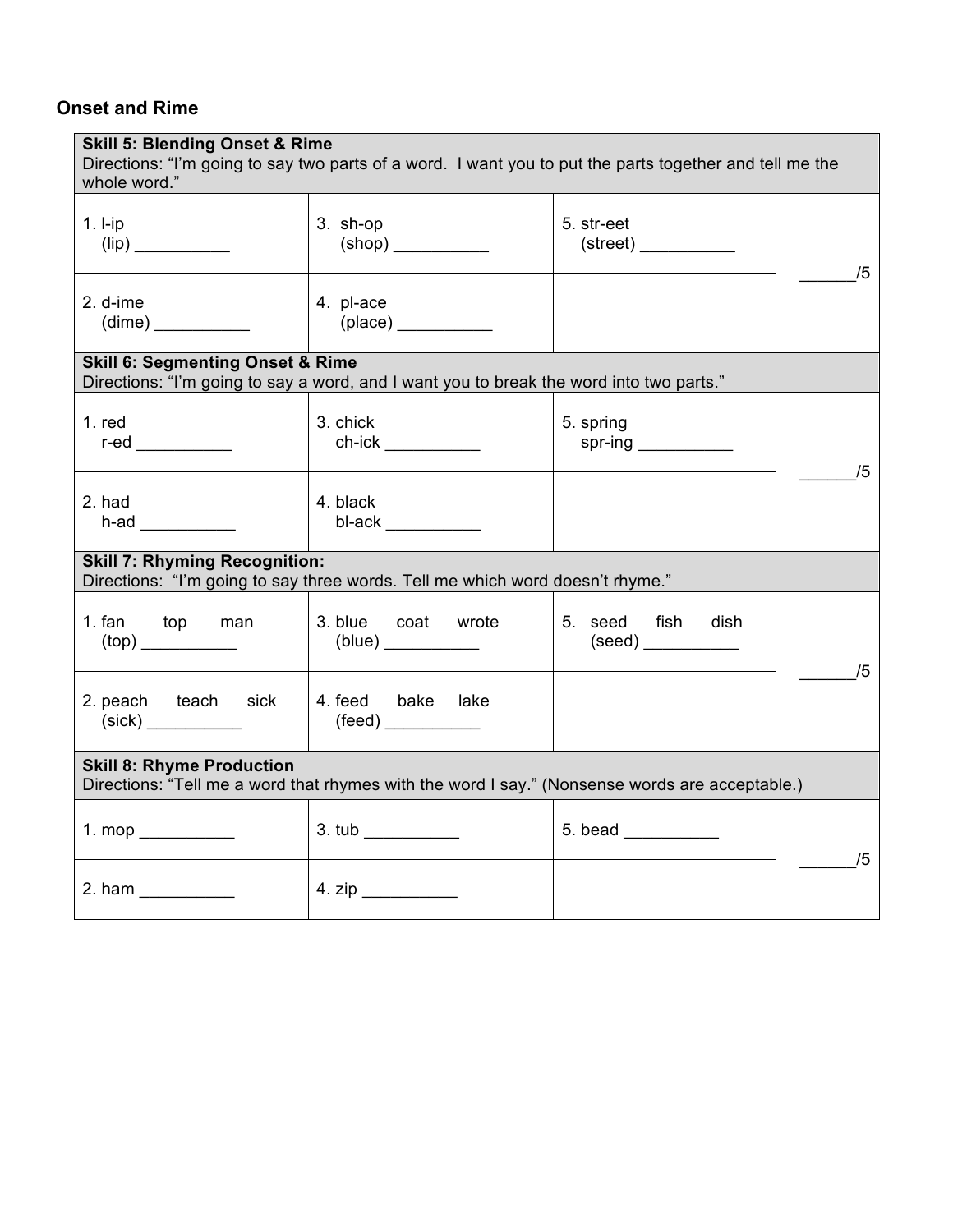### **Phoneme Awareness**

| <b>Skill 9: Isolate Initial Phonemes</b><br>Directions: "Tell me the first sound you hear in each of the words."                                                                                        |                                                                                        |                                               |    |
|---------------------------------------------------------------------------------------------------------------------------------------------------------------------------------------------------------|----------------------------------------------------------------------------------------|-----------------------------------------------|----|
| 1. peach<br>/p/                                                                                                                                                                                         | 3. dance<br>/d/                                                                        | 5. watch<br>$\sqrt{W}$                        | 75 |
| 2. bell<br>/b/                                                                                                                                                                                          | 4. rice<br>$\sqrt{r}$ $\qquad \qquad$                                                  |                                               |    |
| <b>Skill 10: Isolate Final Phonemes</b>                                                                                                                                                                 | Directions: "Tell me the last sound you hear in each of the words."                    |                                               |    |
| 1. zip<br>/p/                                                                                                                                                                                           | 3. sock<br> k                                                                          | 5. doll<br>$\frac{1}{2}$                      | /5 |
| 2. ham<br>/m/                                                                                                                                                                                           | 4. nut<br>/t/                                                                          |                                               |    |
| <b>Skill 11: Isolate Medial Sounds</b>                                                                                                                                                                  | Directions: "Tell me the middle sound (or vowel sound) you hear in each of the words." |                                               |    |
| $1.$ red<br>/short ě/                                                                                                                                                                                   | $3.$ nut<br>/short ŭ/                                                                  | 5. lake<br>$\sqrt{2}$ long $\bar{a}/\sqrt{2}$ | /5 |
| 2. lip<br>$\sqrt{8}$ hort $\frac{1}{2}$ $\sqrt{8}$                                                                                                                                                      | 4. goat<br>$\sqrt{2}$ long $\bar{O}/\sqrt{2}$                                          |                                               |    |
| <b>Skill 12: Identify Phonemes</b><br>Directions: "I will say three words and ask you to tell me either the first, middle, or last sound you hear<br>in the words."                                     |                                                                                        |                                               |    |
| 1. (first) fix fall fan<br>/f/ $\qquad$                                                                                                                                                                 | 3. (middle) pit fin<br>lid<br>$\frac{1}{2}$                                            | 5. (last) brown sun<br>an<br>$\sqrt{n}$       | /5 |
| 2. (last) tag rag bag                                                                                                                                                                                   | 4. (middle) clock pot cob<br>/ŏ/ _____________                                         |                                               |    |
| <b>Skill 13: Categorize Phonemes</b><br>Directions: "I will say three words and tell you to listen for the first, middle, or last sound in the words.<br>You will choose the word that doesn't belong." |                                                                                        |                                               |    |
| 1. (first) bus rug<br>bat                                                                                                                                                                               | 3. (last) fin sun wet                                                                  | 5. (middle) sun pup<br>bat<br>(bat)           | /5 |
| 2. (first) mad<br>man<br>pot                                                                                                                                                                            | 4. (last) leg plate<br>ant                                                             |                                               |    |